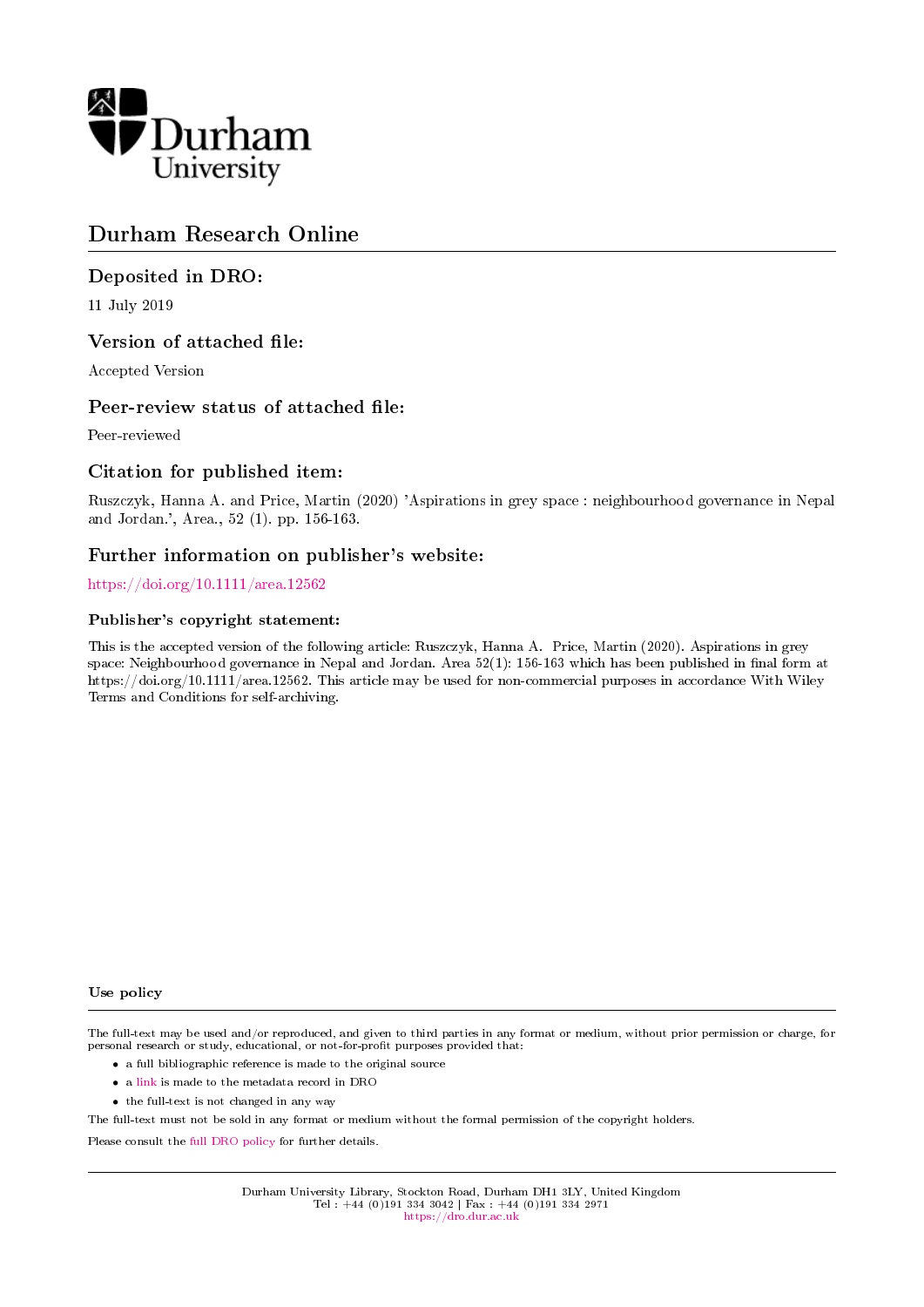### **Aspirations in Grey Space:**

### **Neighbourhood Governance in Nepal and Jordan**

Please reference in the following manner:

Ruszczyk H.A., and Price M.W.H. (2019) 'Aspirations in Grey Space: Neighbourhood Governance in Nepal and Jordan' *Area.*

### **Abstract**

The discipline of geography struggles to engage with urban futures on terms that are meaningful to the world's urban majority. This paper reflects the need to open up empirically grounded dialogue on aspirations and their complex connections to perceptions of possibility and temporality. Drawing upon research carried out in two overlooked by research, medium-sized cities (Bharatpur, Nepal; Zarga, Jordan), this paper speaks back to contemporary discourse surrounding urban life and futurity. These two projects explore aspirations located within people's everyday attempts to secure urban presents and carve out spaces for the immediate future within the realm of their control. Urban futures, it is argued, need to be imagined from the perspective of the communities experiencing the complexities and uncertainties of the urban present firsthand, and who tailor their aspirations and expectations accordingly. In both Bharatpur and Zarqa, 'grey space' proves successful in framing the roles of influence, control, and management of power in determining possibility. In Bharatpur, residents learned that only by working together in neighbourhood groups could they begin to influence the local authority to provide certain aspects of physical infrastructure – the paved roads that residents had particularly aspired for. In Zarqa, residents turn to a variety of formal channels – political and developmental - in their attempts to reverse locally manifesting urban decay and provide much needed green spaces for the local community. In both contexts, these local, collectively-held aspirations are deeply linked to local perceptions of possibility, which in turn are a direct result of governance structures seeking to maintain particular urban relations and to control the pace and space of urban development.

6 key words: Nepal, Jordan, Aspirations, Grey Space, Urban Governance, **Neighbourhood**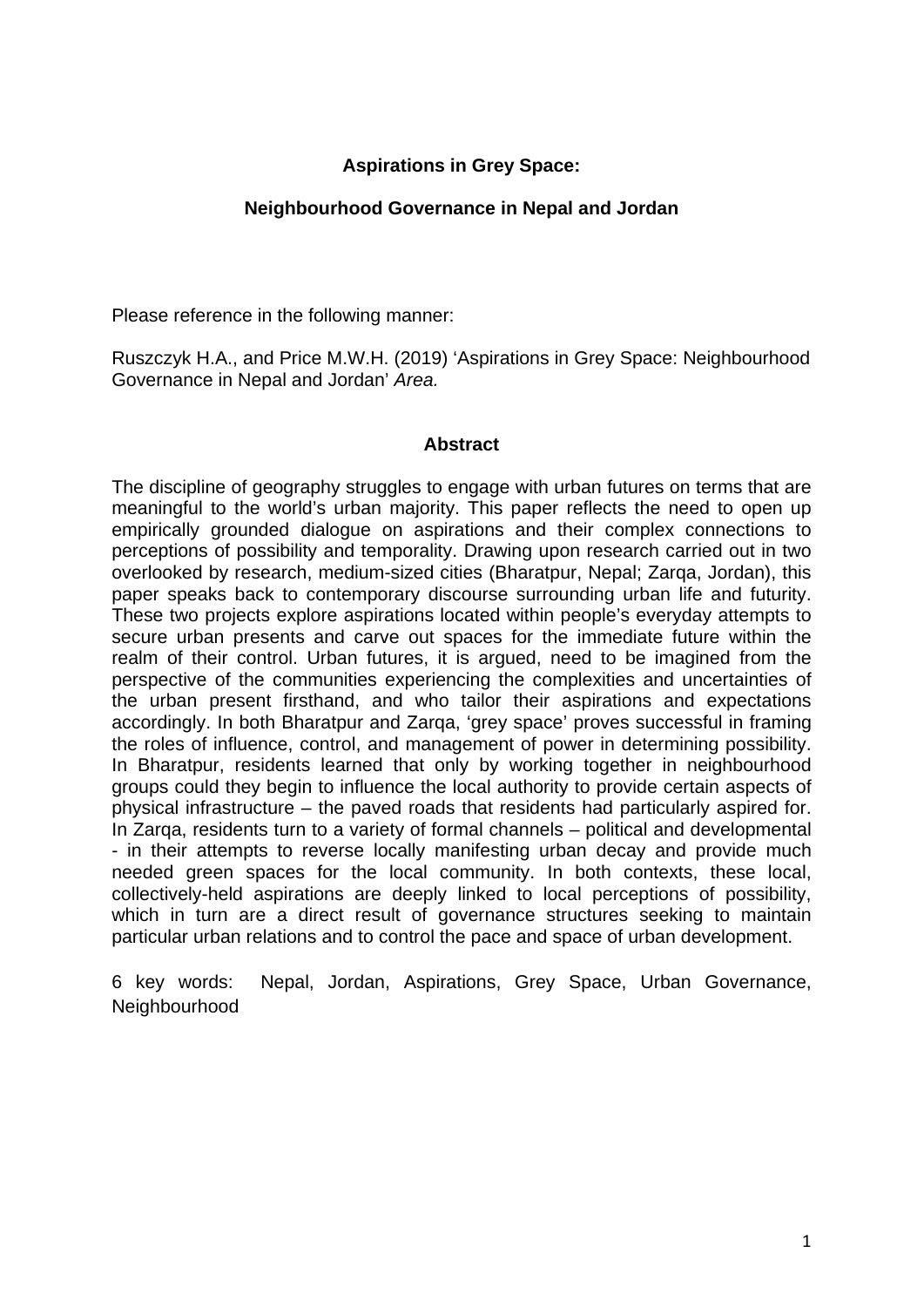#### **Aspirations in Grey Space:**

#### **Neighbourhood Governance in Nepal and Jordan**

**1.** "Current debate falls short of grasping the urban future because it fails to capture what the city actually is, either on its own terms or in terms that are meaningful to the people who live within it" (Barac, 2013, p. 39).

#### **2. INTRODUCTION**

This paper speaks to the imperfect and often unsettling process of attempting to frame the experiences, practices and aspirations of research informants within human geography discourse. Arising from a debate among early career geographers working in cities in Jordan, Nepal, Pakistan and Tunisia, the paper turns to the aspirations articulated by specific urban communities to address one particular shortcoming of geographical debate, namely its struggle to engage with urban futures on terms that are meaningful to the world's urban majorities. Discourses of development, risk and planning are insufficient in capturing aspirations and possible futures in the city, instead relying on externally imposed visions of urban futurity that include problematic assumptions about temporality and need.

This paper reflects the necessity to open up empirically grounded dialogue on aspirations and their complex connections to perceptions of possibility and temporality, and draws upon research carried out in two regional, medium-sized cities: Bharatpur, Nepal, and Zarqa, Jordan. These two projects explore aspirations not as neatly articulated "future plans", but as located within people's everyday attempts to secure urban presents and carve out spaces for the immediate future.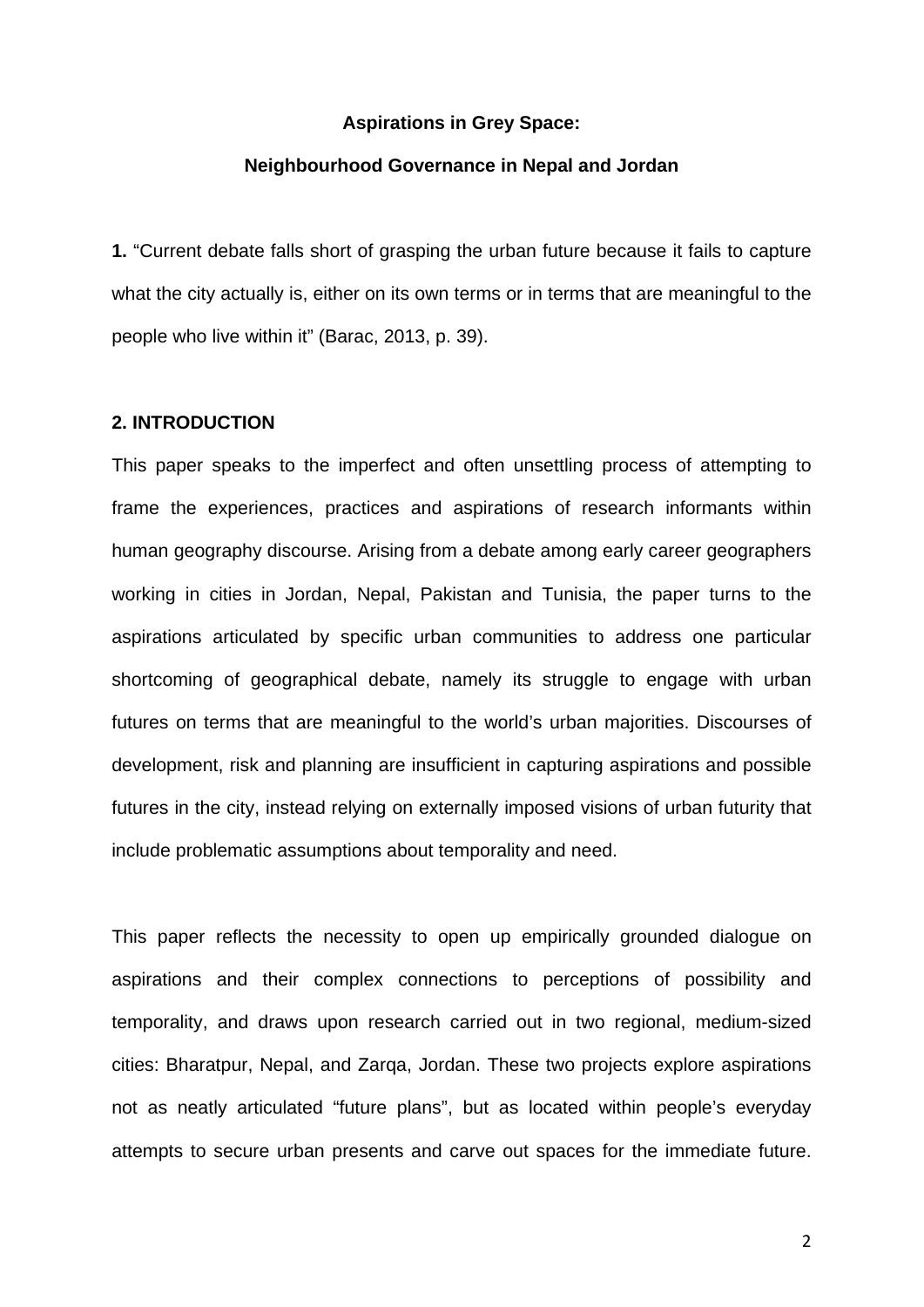Urban futures, it is argued, need to be imagined from the perspective of the communities experiencing the complexities and uncertainties of the urban present, and who tailor their aspirations and expectations accordingly. This paper explores the collective aspirations of these two communities through the dynamics of "grey space" (Yiftachel, 2009) and people's attempts to "rework" (Katz, 2004) the complex and uncertain urban present.

#### **3. ASPIRATIONS AND THE CITY**

Writing about contemporary human geography research, Bunnell et al. argue that insufficient attention has been given "to how future is engaged with as part of people's everyday lives and cultural imaginaries" (2018, p. 36). Part of the problem in finding a vocabulary to articulate how people aspire to live their urban lives lies within what Bunnell et al. call the "realms of expert calculation" (2018, p. 48), wherein possible futures are prescribed to cities based on risk assessments and resilience scenarios, rather than reflecting the heterogeneity of present-day urban experience from the perspective of urban residents. Zeiderman aptly remarks that "government planners, engineers, architects and social workers do not always share the timescales and temporal framings of those they are responsible for governing" (2016, p. 191). The 'developmentalist mindset' (Pieterse, 2013) that accompanies such calculated knowledge making does not adequately reflect the realities of much of the global urban South.

To counteract this developmentalist trend, Appadurai argues for the need to replace an "ethics of probability" with an "ethics of possibility"; engaging with people's aspirations and everyday ways of constructing scenarios for diverse futures (2013, p.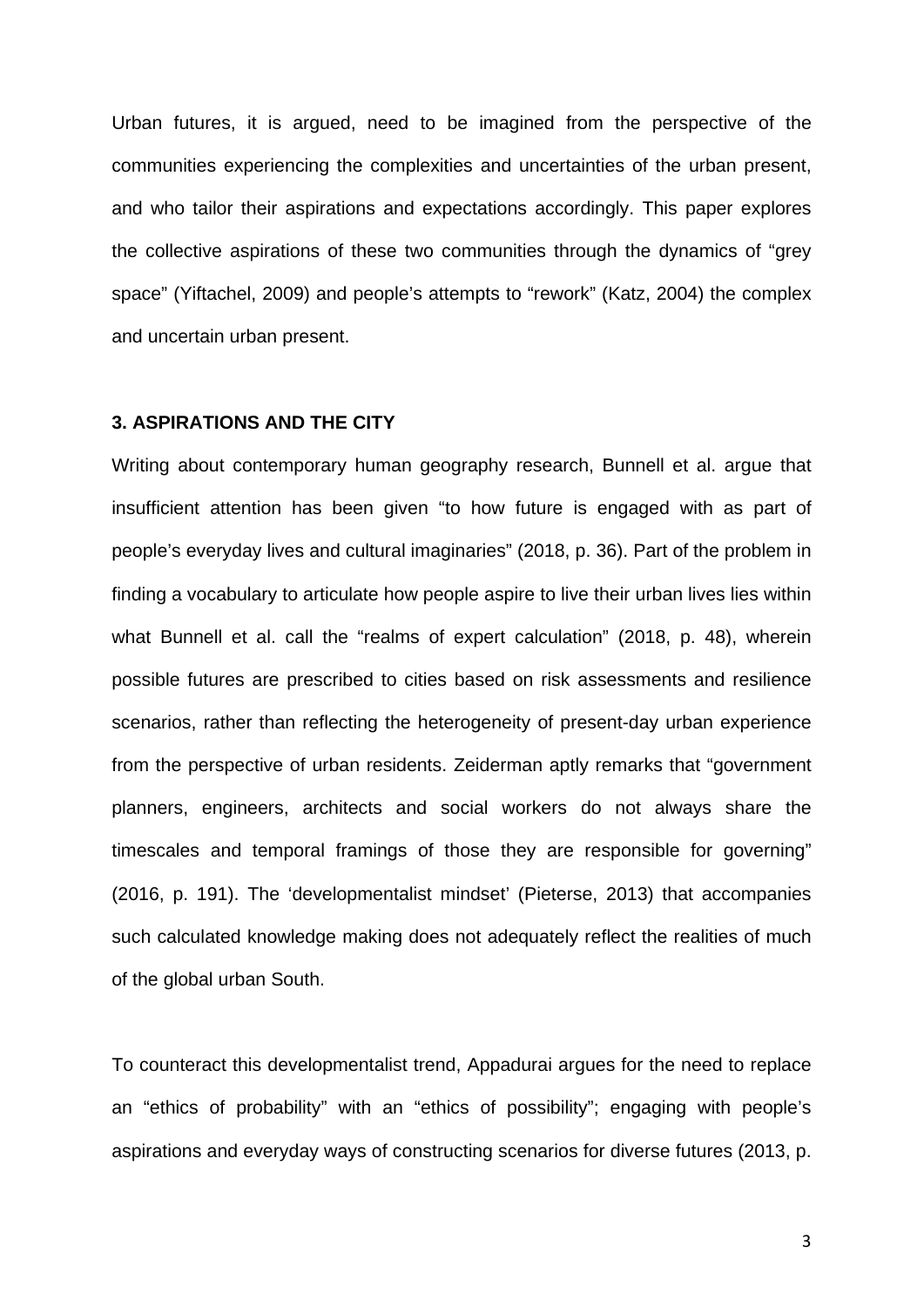295). The "capacity to aspire", Appadurai argues, is positioned within a particular cultural system of norms and ideas, yet often emerges as "specific wants and choices", easily assumed to be individual and idiosyncratic, and belonging to a general notion of "the good life" (2004, p. 68). For Appadurai, the capacity to aspire thrives "on practice, repetition, explanation, conjecture and refutation" (2004, p. 69). In other words, aspirations require a 'navigational capacity' that is largely dependent on access and exposure to various networks, opportunities and possibilities.

Abdoumalig Simone has advanced the concept of aspirations for urban majorities<sup>1</sup>, opening up a dedicated space for researchers to attune themselves to locally-held aspirations, even when the capacity to aspire is severely curtailed by the political, economic and social structures of the city. Foregoing Appadurai's focus on aspirations as cultural capacity, Simone understands the city as a site "where individuals can hedge their bets, pursue disparate, even contradictory, aspirations, and fashion different ways both to recognize themselves and support these multiple recognitions" (2008, p. 201). In a piece titled *The Politics of the Possible,* Simone views the agency of urban majorities in relation to attempts "to construct the conditions that enable the city to act as a flexible resource for the viable organisation of their everyday lives" (2008, p. 186). For the urban majority, aspirations are built into everyday practices outside of formal channels, aspiring for a more equal footing while maintaining their capacity to navigate an ever-changing city (Simone, 2015).

Collectively, the works of Appadurai and Simone direct us towards an examination of aspirations in the city and how they relate to perceptions of possibility. In this paper

 <sup>1</sup> Those considered 'upper poor', 'working class', and 'lower middle class' (Simone, 2014)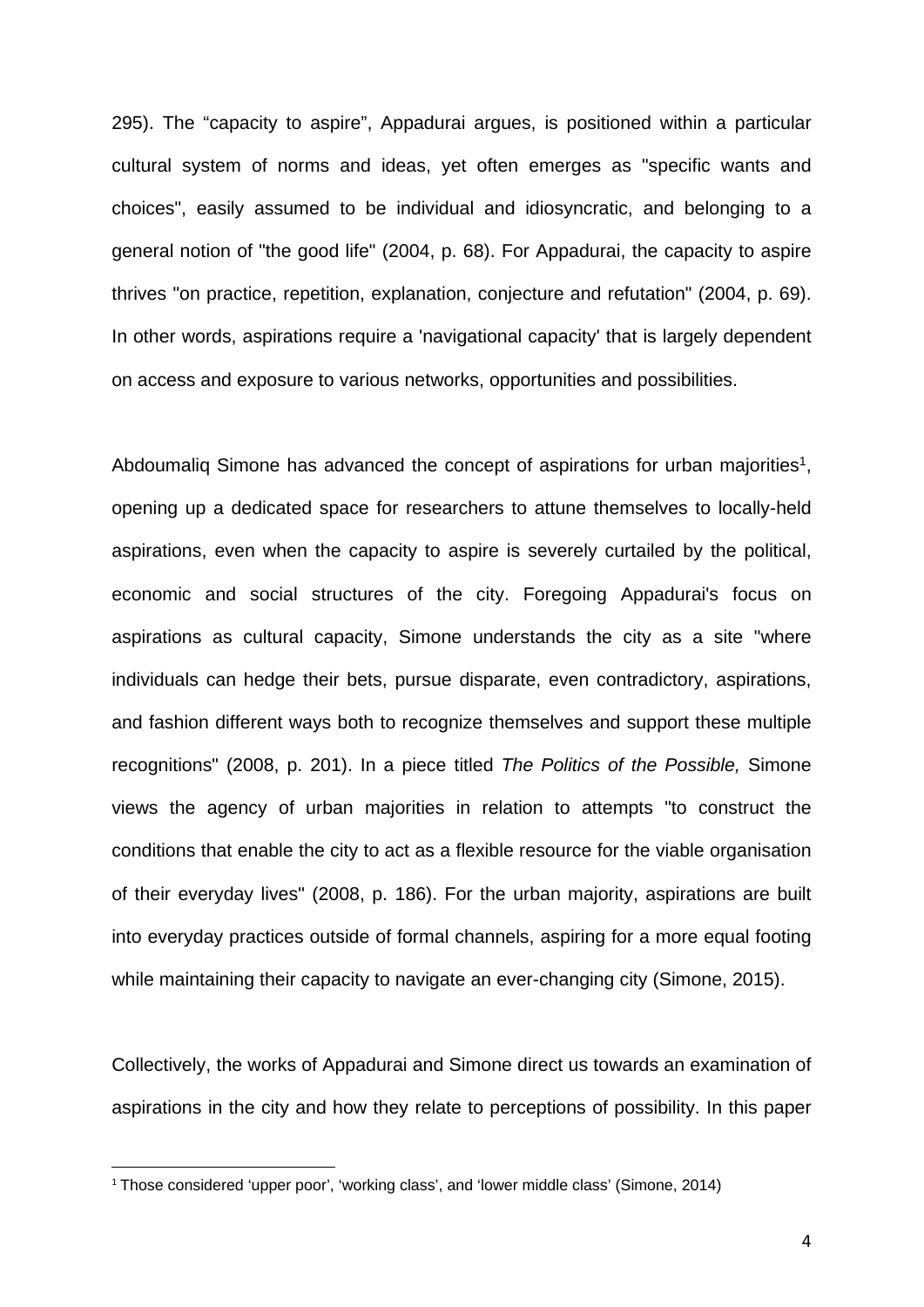we argue that the subject of aspirations needs to be more explicitly situated within the formal urban contexts that frame and shape these aspirations, and require sustained efforts to navigate and negotiate the urban present in the face of uncertainty and change over time. With this focus, we introduce and expand upon Yiftachel's concept of "grey space" (2009). Grey spaces are described as the "pseudo-permanent margins of today's urban regions" through which social relations are produced (2009, p. 250). Various methods of control, beyond simplistic dichotomies of approval/rejection, legality/illegality, permission/eviction, are deployed to maintain existing power relations, while somewhat paradoxically initiating new forms of mobilisation and possible resistance from those subjected to their deployment. In the context of aspirations in the city, grey space shifts the emphasis away from individual capabilities of securing urban futures and towards an understanding of the ways in which governance mechanisms shape the nature of aspirations, and affect the strategies communities undertake to achieve them. Grey space illuminates the often informal and subtle ways in which authorities stifle community engagement and urban development processes.

Replacing "navigational capacity" with Katz's concept of "reworking" provides a conceptual link between grey space and the agency of communities in pursuit of particular aspirations. Distinct from concepts of resilience (coping) and resistance (subversion), Katz understands reworking as processes of negotiation on terms and scales established by the hegemony (2004). In this sense, the ambiguities and uncertainties associated with grey space are conditions that communities encounter and are forced to negotiate under, often leading to unintended and unfavourable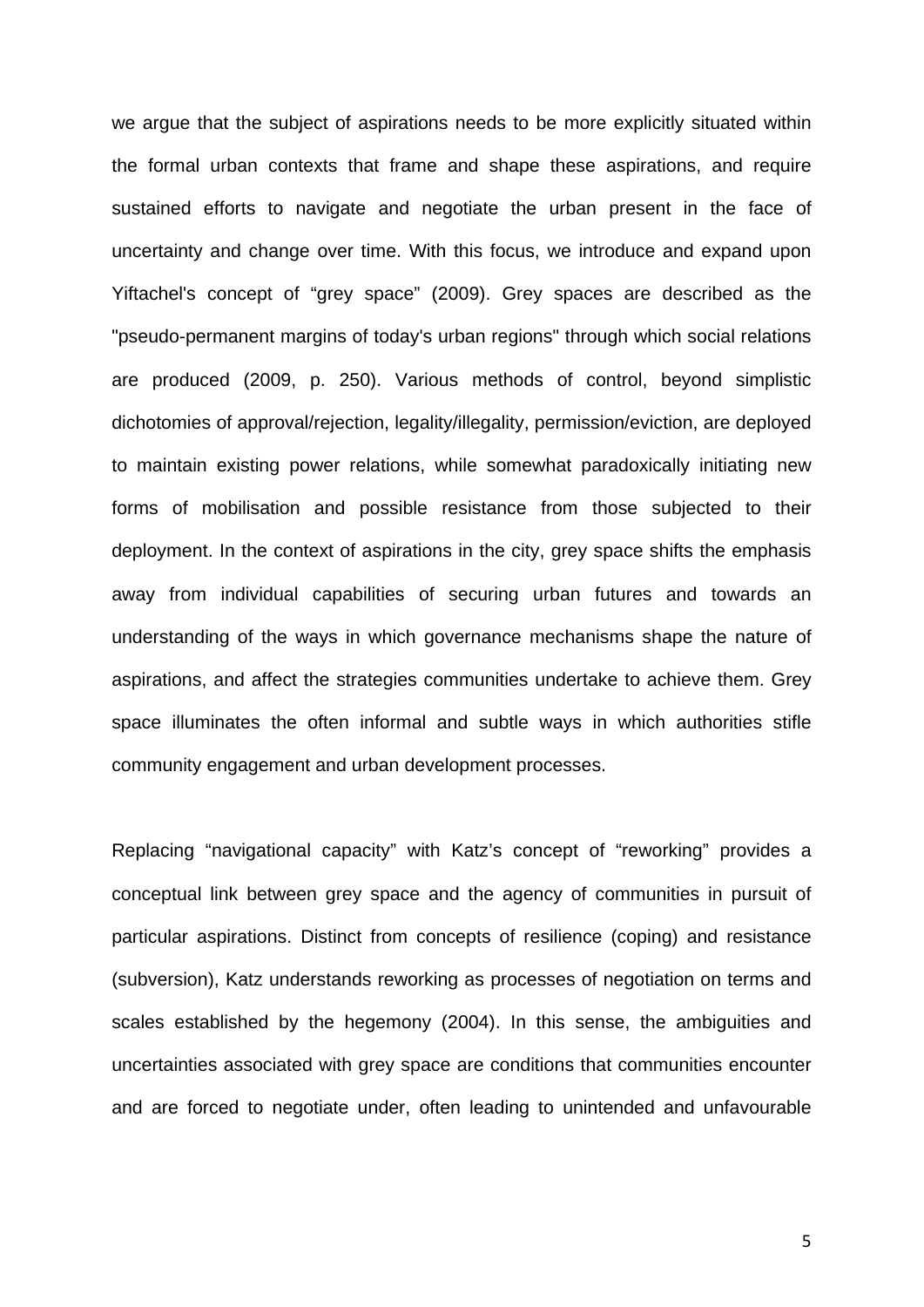outcomes. The capacity to aspire and to rework grey space, then, become important concepts for understanding urban possibilities amid changing urban processes.

By engaging with Yiftachel and Katz in this way, we are able to focus both on what we learned from our interlocuters about their own aspirations and, crucially, on the agents and processes responsible for defining the realms of possibility; the roles of influence, control, and the management of power in determining perceptions of possibility. The utility in Yiftachel's grey space concept lies in its respect for the complexities, ambiguities and contradictions of urban life that we encountered during our field research. Thinking about aspirations in relation to grey space reinforces an engagement with Katz's concept of reworking, to explore the contexts in which aspirations are conceived and worked upon. Grey space certainly requires a form of "navigational capacity", as Appadurai terms it, and provides a spatial dimension to our examination of aspirations and associated practices, repetitions, explanations, conjectures and refutations in the city.

### **4. RESEARCH CONTEXT**

Speaking across two different empirical urban contexts, the paper strives to be cognisant of a need to expand the geographies of knowledge production on urban aspirations to incorporate habitually under represented, under researched mediumsized cities in the global South. While valuable work is being undertaken to address this imbalance, most notably perhaps by van Klinken and Berenschot in Indonesia (2014), the fact remains that these cities seem "removed from global or world cities networks", implying "the absence of any wider consequence or application" (Bunnell and Maringanti 2010, p. 417). When perceived through the same lens as larger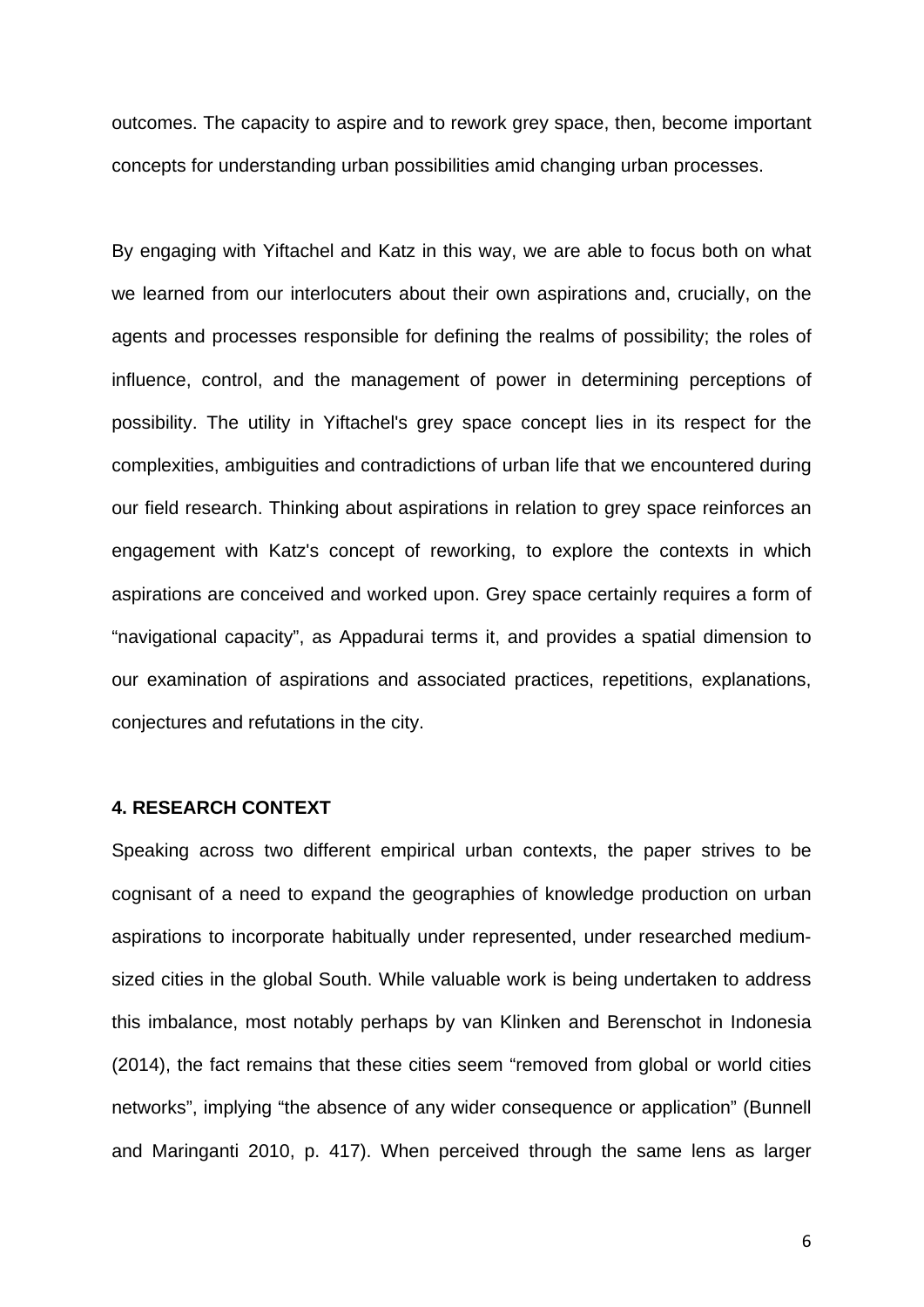cities, scholars and urban specialists are imposing "substantial limitations on imagining or planning the futures of cities around the world" (Robinson, 2002, p. 531). We believe this to be particularly relevant to the question of aspirations, given the potential experiential differences of those living in smaller cities as opposed to larger, more globalised cities. By opening up dialogue between the articulations of aspirations of urban residents in different overlooked cities in South Asia and the Middle East, this paper seeks to add complexity to existing engagements with urban pasts, presents and futures.

The Bharatpur (Nepal) case study derives from a doctoral research project (Ruszczyk, 2017) exploring residents' coping and reworking mechanisms in the everyday and in response to specific events. Bharatpur is a regional city whose population doubled to 300,000 between November 2014 and November 2017. Four separate field visits were undertaken in the above time period. The Zarqa (Jordan) case study derives from a separate doctoral research project looking at the importance of place and locality in relation to diasporic subjectivity, taking Jana'a Neighbourhood as its field site; a low-income, "informal" settlement in Zarqa, inhabited predominantly by Jordanian citizens of Palestinian origin. The observations and interactions presented below took place over two separate field visits between June and October 2018. In Bharatpur and Zarqa, people formulate aspirations at the scale within which they perceive that change is possible. The sections that follow focus on aspirations at the neighbourhood level, highlighting how demands for improved urban infrastructures require a negotiation of multiple grey spaces. Collective organisation is deemed necessary in both cases to rework the urban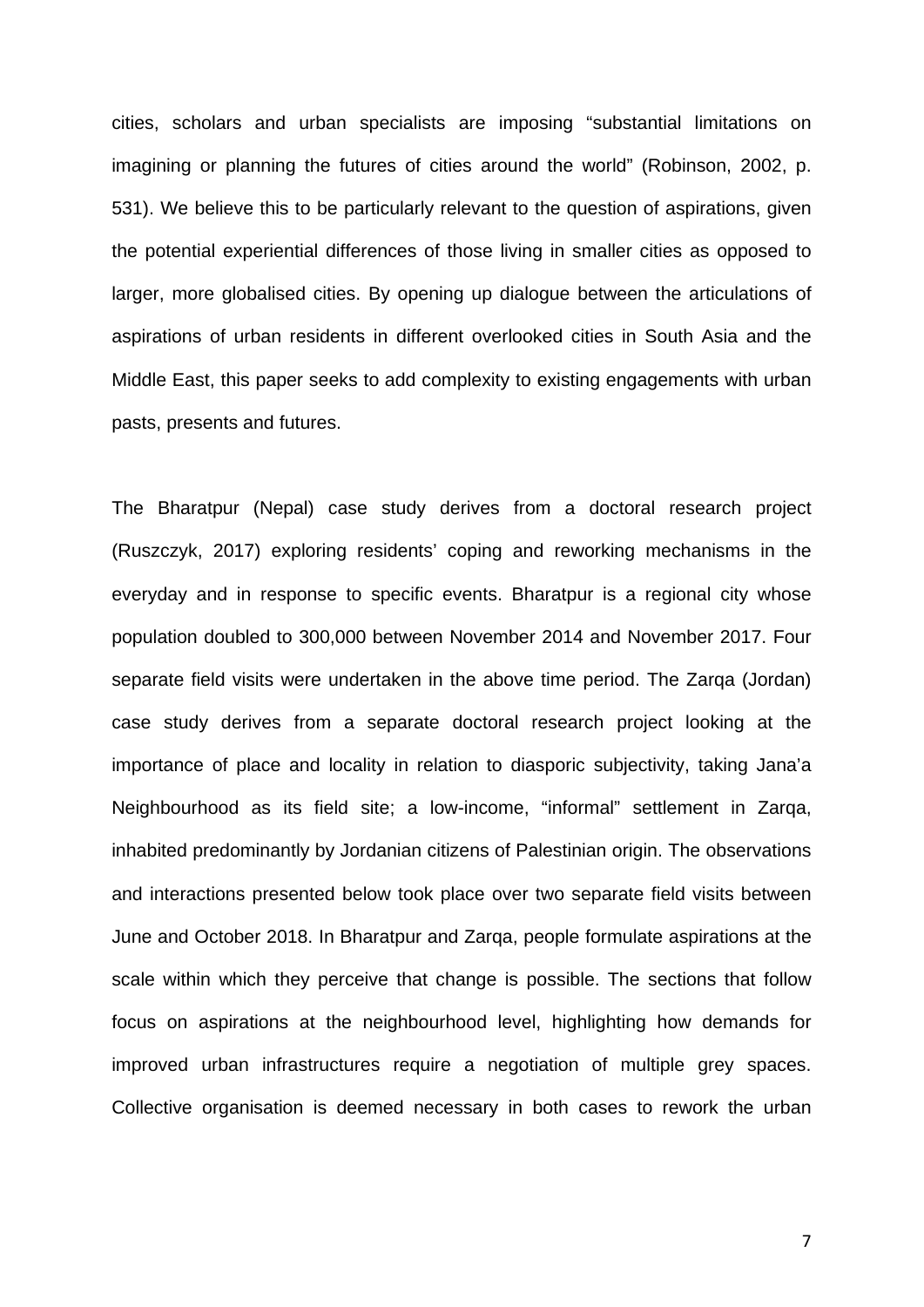present, which is designed and managed in a way that places undue limitations on possibility for the neighbourhood residents.

### **5. GREY SPACING NEIGHBOUHROOD GROUPS IN BHARATPUR**

In 2011, an International Non-Governmental Organisation (INGO) established five neighbourhood groups – otherwise known as Tole Level Organisations (TLOs) – as well as several women's groups in the Nepalese city of Bharatpur. For the first time, the "slum residents" that lived in these peripheral neighbourhoods were provided with an informal, institutional connection to the municipal authorities. Prem, a high caste Brahmin and security guard at a private hospital in the city, moved to one such neighbourhood twenty years ago, and today resides on a small plot of land with his wife Laxmi. The neighbourhood centres around Forest Road; a dirt track bordering the community forest of Ward 11, with poor access to electricity and water supplies. Due to the lack of access to physical infrastructure such as paved roads, as well as regular access to electricity and water, the community self-identifies as "backward". Most residents are financially poor and, unlike Prem, many belong to ethnic groups and this prevents them from working as anything other than day wage labourers.

The creation of the Forest Road TLO provided Prem and fellow members with valuable resources for improving their local community. One TLO leader told me that the INGO project enabled residents to learn "the ways to access support" from the local authority; what residents can informally ask for, and what residents need to contribute to secure funding for infrastructure projects. It soon emerged that the local authorities had agreed to pave roads across the city, on the condition that the informal TLO was able to co-finance 30% of the costs. This had not been a formally-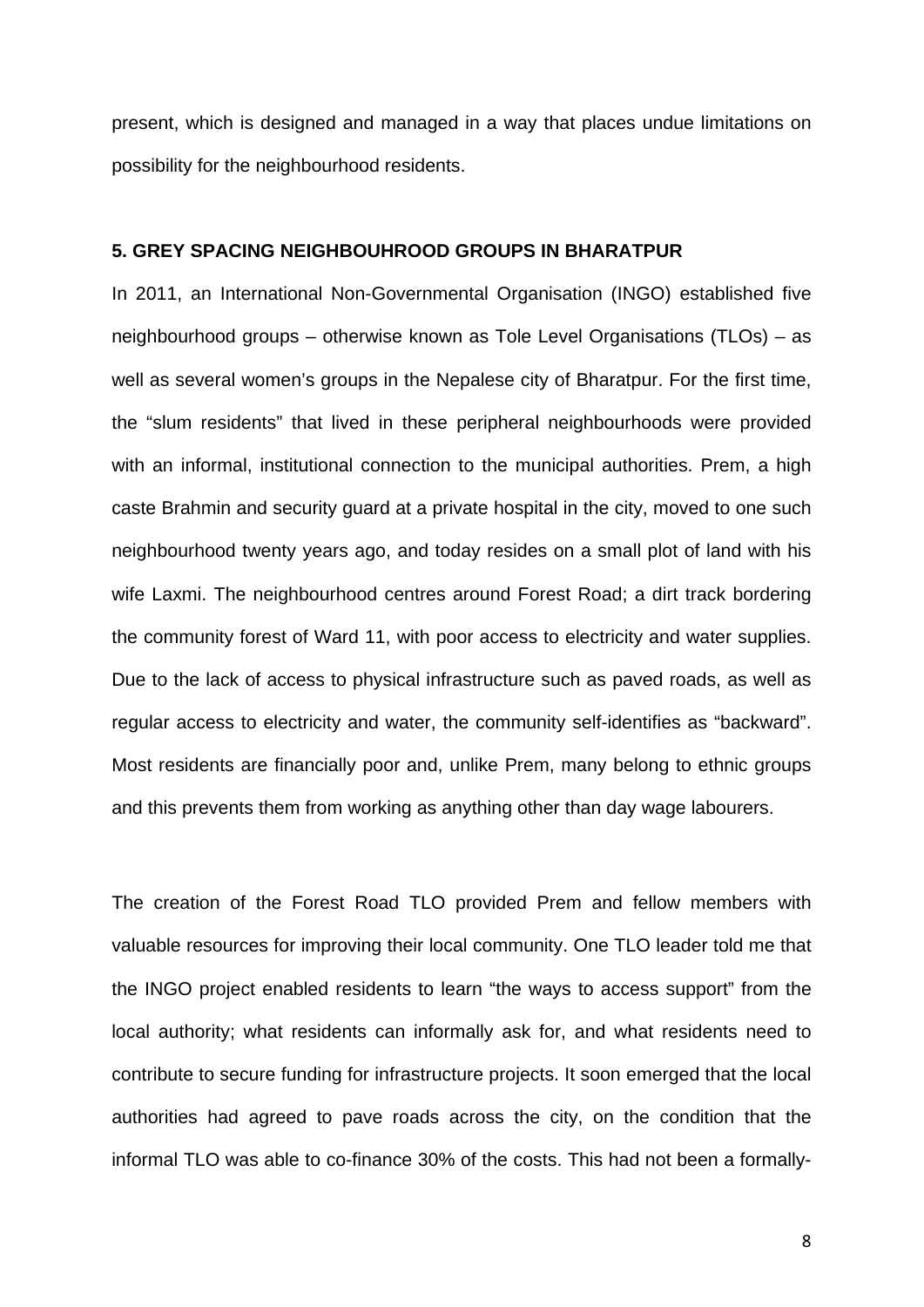declared policy, and only became known to Prem and others due to the existence of the TLO arrangement itself. One middle-ranking municipal official explained, "the Municipality will not listen to people regarding infrastructure needs unless the needs are articulated by a TLO to the ward and Municipality". On receipt of this information, Prem's TLO mobilised in pursuit of the funds required for the paving of Forest Road. This, rather than improved water or electricity infrastructures, became the focus of local collective action. Prem told me, "we need our dirt road paved. This is what we hope for and work towards". Of the ten TLOs interviewed as part of this research, all expressed a specific interest in securing paved roads for their area, often above all other forms of urban infrastructure. It seemed that this particular aspiration was intrinsically linked to a widely-held perception that residents could bring about this change for their communities; they had a sense of control and influence over road improvements that was lacking for other forms of development. Informal organisation, collective action and collective aspirations appeared key to securing positive change for these otherwise peripheral communities.

Local authorities in Nepal are cash poor and lack sufficient human resources. They also do not communicate with all residents in an equal manner. According to my interviews with residents in different parts of the city, many communities have not received word of the co-financing infrastructure scheme nor the necessity to seek road improvements through the informal TLO channels. Even where TLOs exist, the local authority does not always make them aware of a potential way forward. In this instance, urban development is conducted in a grey space, where municipal policy is ambiguous and public information is not forthcoming. The local authority therefore maintains control over the road construction process, sharing information for the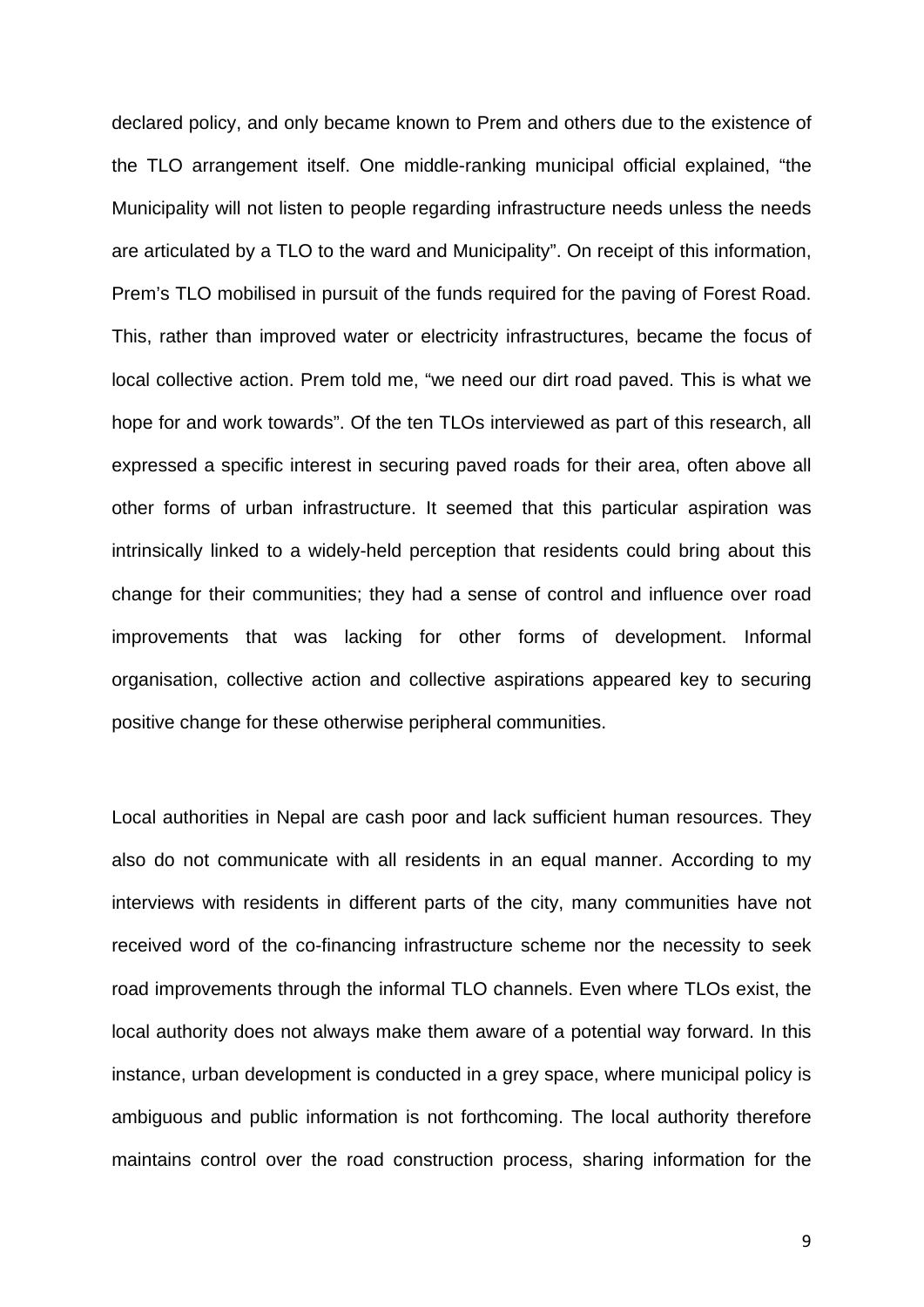benefit of some while others are deprived of the chance to see their aspirations realised.

In parallel to the INGO-initiated TLOs, affluent high caste newcomers began to establish their own informal TLOs. These groups have proved very successful at securing infrastructural development, by understanding how to rework the grey space of governance to meet their needs. Narayan, an affluent high caste Brahmin shopkeeper and married father of two young boys, migrated to Bharatpur in 2013. He lives on the border of Ward 10 and Ward 11. He explains:

Our TLO is two years old. There are 100 households in the TLO. It was started in order to make a link to the ward secretary and local authority. People group themselves so they could talk to the local authority about physical infrastructure. The TLO also works for [environmental] cleanliness and supports people in need.

Narayan's TLO has been able to fulfil its collective aspiration for a paved road. Narayan's newly created TLO knew that they needed to collectively organise, and connections based on caste and affluence proved vital in the successful negotiation of the grey space controlled by the local authority. Informal social networks, and particularly that include politicians and municipal officials, prove invaluable in securing improvements to neighbourhood infrastructure, and in a timelier manner than in the case of Prem and the Forest Road TLO. Prem's community has mobilised most but not all of the financial resources required, and is still waiting for their paved road.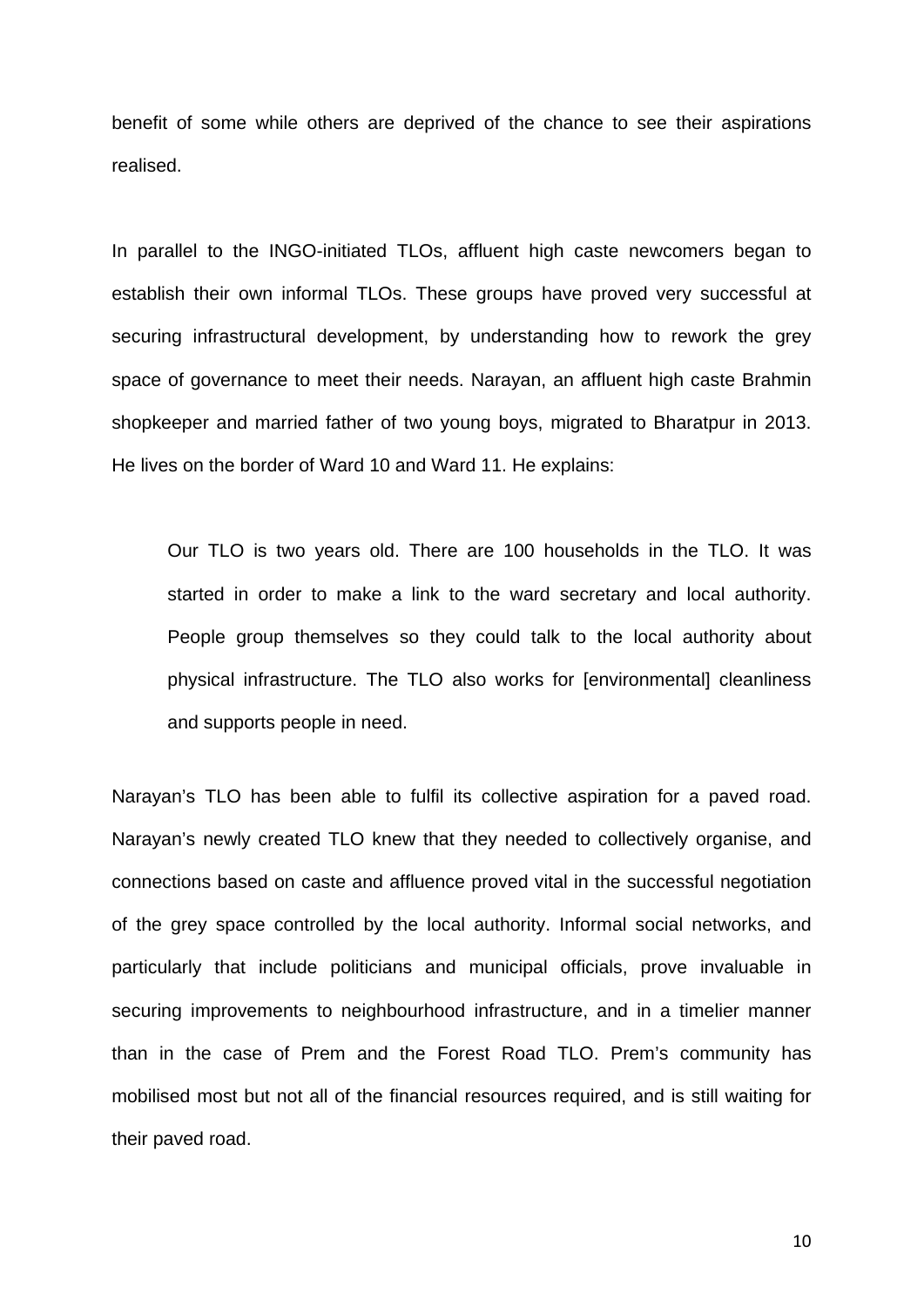By creating and functioning in a grey space of governance, the local authorities not only undermine residents who are not organised into TLOs, but they also undermine poorer and/or ethnic TLOs and their collective claim making. The local authority impacts residents' ability to negotiate and realise aspirations for present and future urban lives. The Nepali government is not quietly tolerating informality, rather it is actively striving to keep the neighbourhood groups in a grey space of governance. Grey spacing the TLOs serves its purpose: the government can further its agenda of providing services to those who it deems worthy of visibility, based on social and economic status. According to a mid-level municipal official, this can be achieved without needing to formalise these arrangements.

In spite of the tensions mentioned above related to governance of the grey space, several representatives of the poorer and ethnic TLOs in Ward 11 are apprehensive regarding the possibility of the Municipality disengaging entirely with TLOs at the government's discretion. This is due to the changing landscape in Bharatpur. Rural communities have been amalgamated into the newly created sub-metropolitan city of Bharatpur. It is unclear what this will mean for the city's TLOs who are conscious of how important the link to the Municipality is as well as how precarious and tenuous the link is at the present time. A senior municipal representative explains that the "Municipality is not under obligation to engage with the TLOs and in the future it is unclear how the government will work with them."

The grey space of municipal governance dictates that some but not all TLOs have the capacity to rework the urban present and formally engage with authorities on matters of urban development. The explicit control of grey space, and the lack of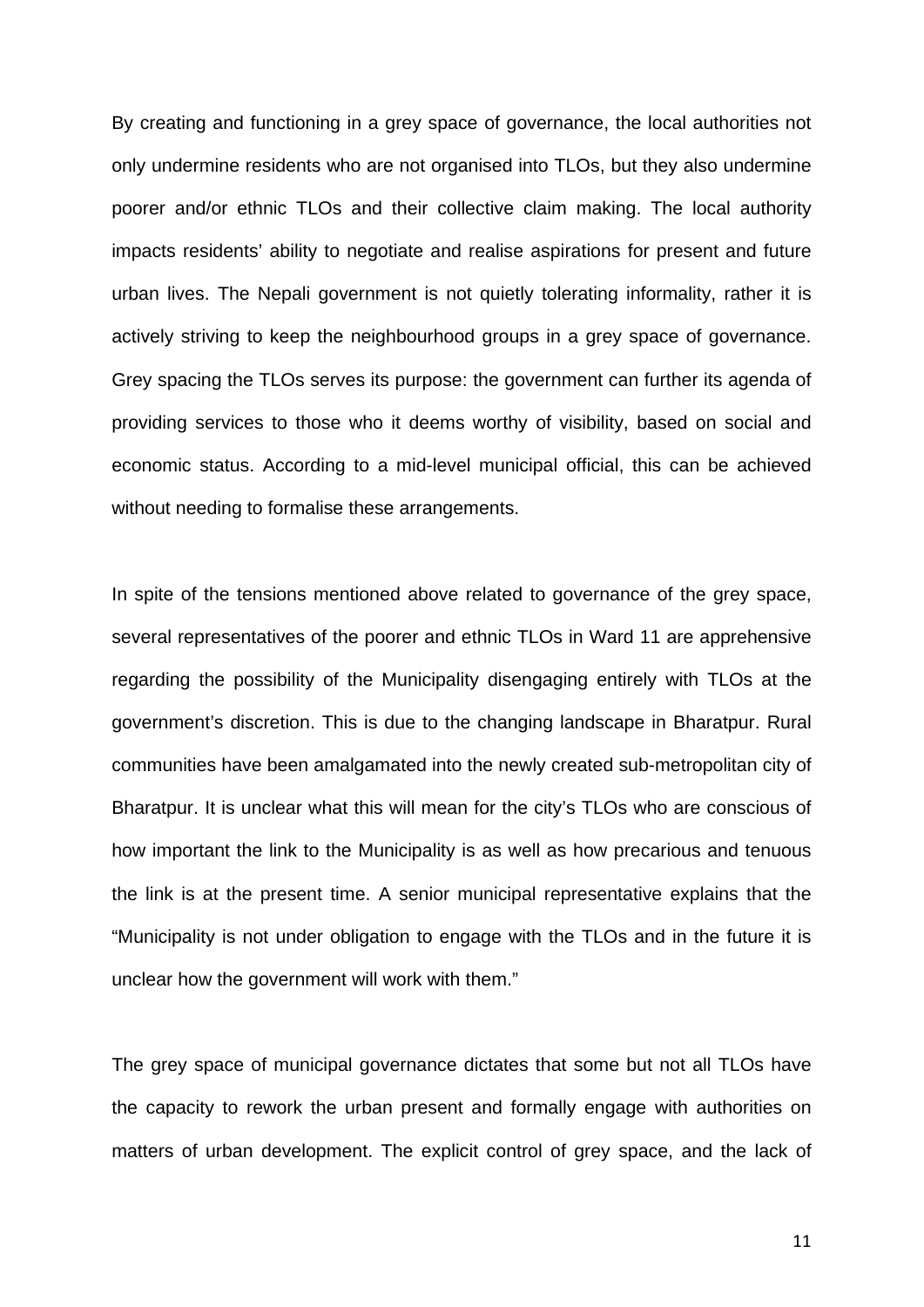formalisation for TLOs, means that this process is uneven and ambiguous, and likely to unravel further in the future. While roads are as important as ever for these communities, residents like Prem must continue to adapt to these new dynamics, with the odds stacked against them.

#### **6. GREY SPACING LAND AND LOCAL DEVELOPMENT IN ZARQA**

"Now this", Taisir announced suddenly, calling us both to a halt, "is Rusaan Square." Having walked towards Jana'a's main commercial street through narrow, shaded alleyways typical of an informal neighbourhood, it was surprising to open on to a vast, open space amid such high urban density; flanked on all sides by three- and four-story concrete housing. "Since the beginning of Jana'a, we were told this land belonged to Majid Rusaan," an army official who supplied water to houses and agricultural land in Jana'a. "It was only recently we found out this land has always belonged to the *Baladiya* [Municipality], and so finally the *Baladiya* fulfilled our request for the square to be asphalted."

Asphalting what had previously been urban wasteland in the middle of Jana'a, one of Zarqa's poorest and most overcrowded neighbourhoods, was exactly the kind of modest, small-scale intervention the Jana'a Neighbourhood Committee (est. 2012) had been set up to force onto the Municipality's agenda. Not since the 1990s had residents felt they had a municipality that worked for the benefit of the people. Increasing municipal debt, corruption, and the prioritisation of lands belonging to families of the Beni Hassan tribe, were all seen as contributing factors. It was hoped that establishing the Committee would open a new channel of communication between residents and the Municipality, strengthening the hand of the former by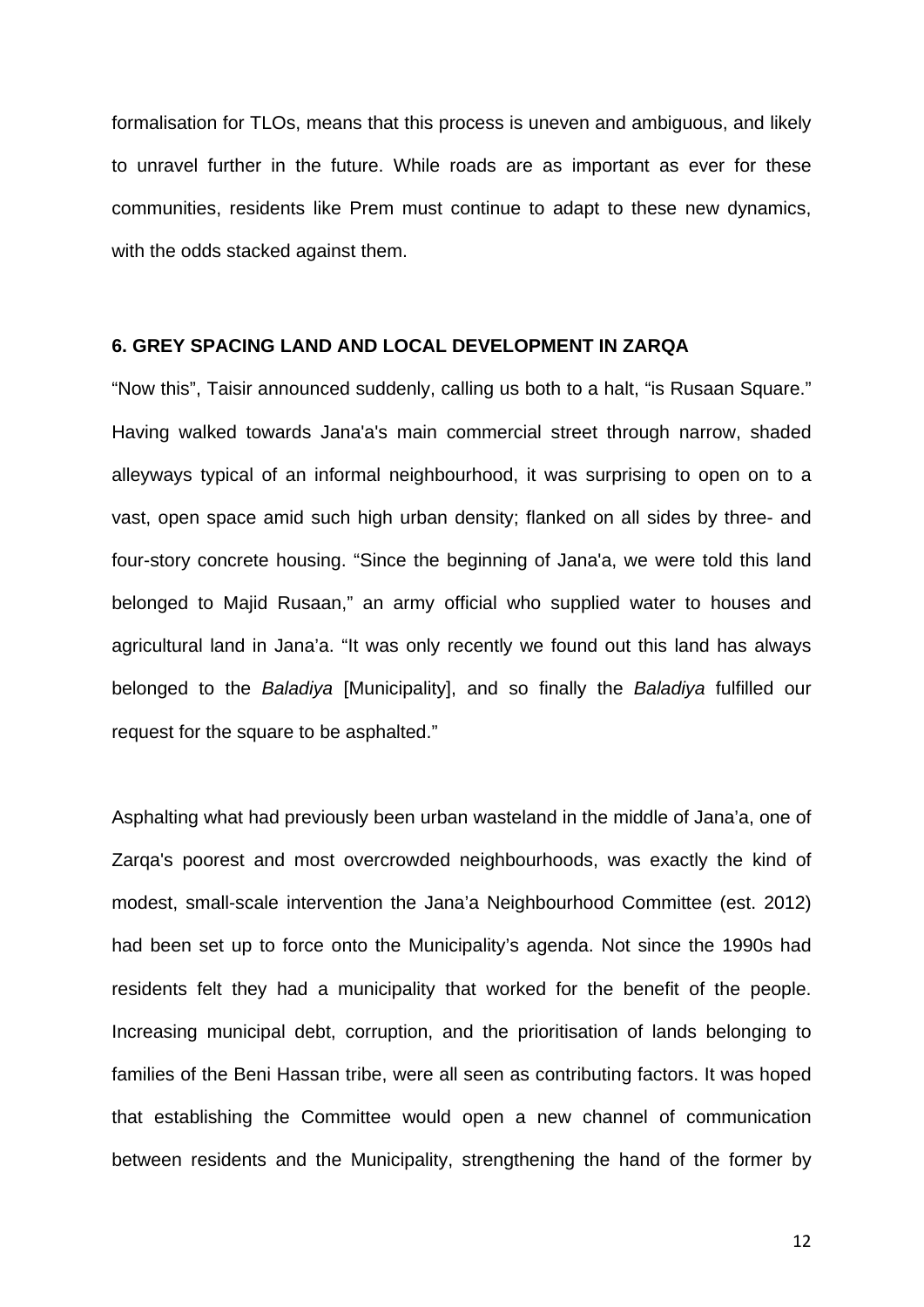showing commitment to- and respect for formal, urban, political process. Rusaan square was a particular source of pride for the Committee one of its first accomplishments and a symbol of local, aspirational fulfilment. Once asphalted, the square became a space for children to play and for residents to park cars. In winter, rainwater would run off the asphalt, travelling down the gently sloping neighbourhood less contaminated with dust and debris than had previously been the case.

The ambiguous ownership status of Rusaan square was not an anomaly of the urban system in Jana'a. In a recent eviction case, approximately 700 families were accused of illegal settlement since their arrival in Jana'a in the aftermath of the 1948- 9 *al-Nakba*. Having signed *hujja* agreements in the 1950s and paid municipal building tax payments (*musaqafat*) on a continuous basis, residents had largely been unaware of their supposed illegality. The fact that the Municipality had profited from *musaqafat* payments in spite of ambiguous settlement was not lost on the community. Taisir also showed me a number of disjointed wastelands close to the city's polluted river-turned-stream, which were themselves of questionable ownership status. The Municipality itself could not determine whether they or the Army owned the land. From the Municipality's perspective, the uncertainty meant any request from the community had to be rejected, until they could be more certain. Ambiguity served as a key control mechanism through which local authorities could manage and subvert the localised aspirations of community residents and representatives.

Throughout my interactions with residents, their aspirations typically remained fixed at the local level, formed around specific issues that signalled ongoing and unwelcome urban decay; parks either abandoned or destroyed, streets insufficiently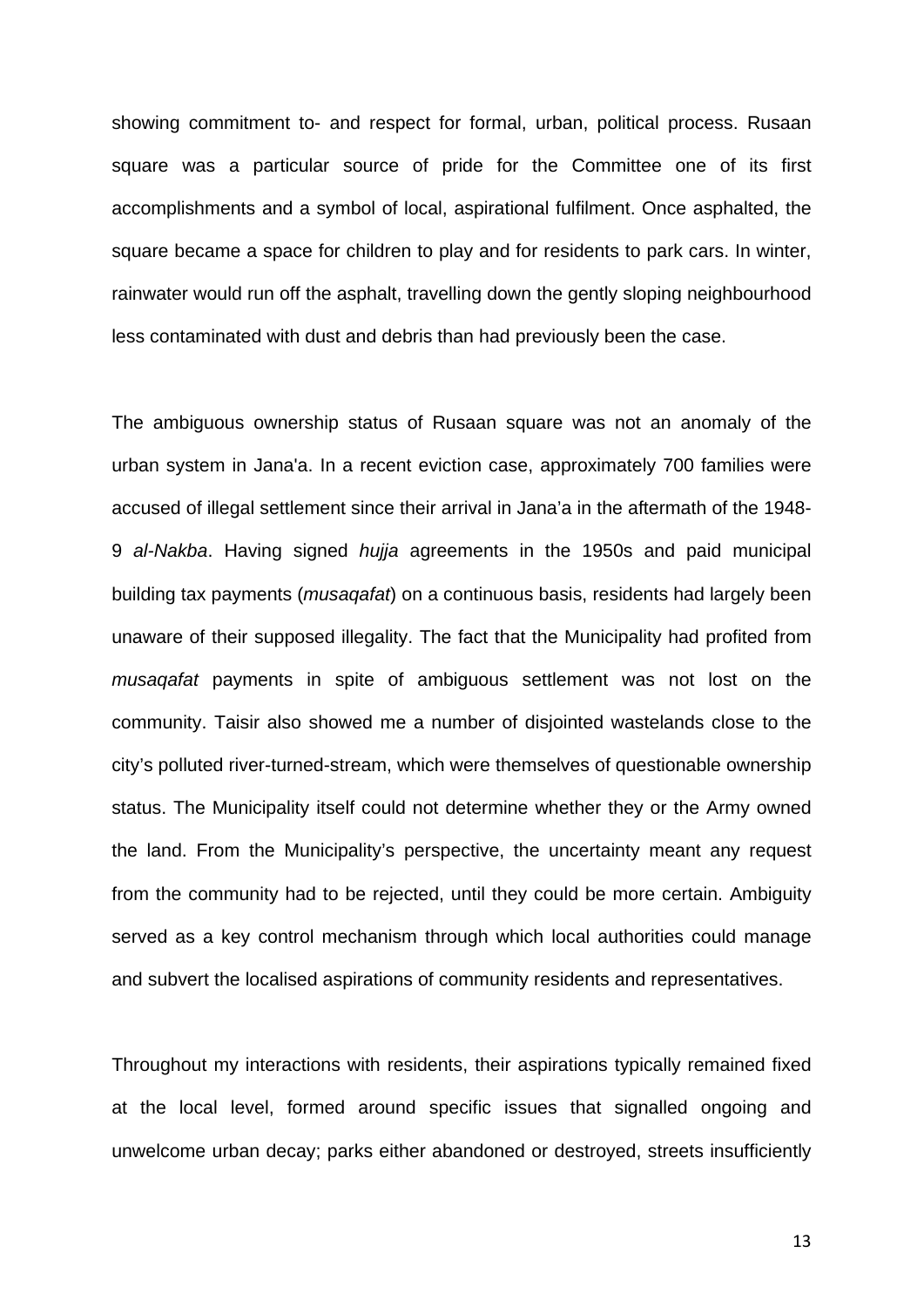cleaned, problems with waste collection, and old buildings at risk of collapse. Aside from ambiguous land tenure arrangements, local authorities also pointed to tight budgets and a lack of resources as semi-permanent restrictions on project implementation. Some Committee members expressed a concern that the Municipality had actively orchestrated a split in their neighbourhood organisation, coopting its then leader as well as a particularly influential younger member, who had developed a friendship with the Mayor and had been offered a commercial property for his brother around the time of his resignation from the Committee. Ever since the split, the Municipality were dismissive of the Committee's proposed interventions, stating that the organisation no longer represented the majority of residents in Jana'a. Grey space was serving its purpose; allowing residents to organise and voice their concerns without any corresponding institutional obligation for authorities to respond in any meaningful sense. For many residents, this grey space was typified by an absence of government altogether: "there is no *Baladiya*" would become a common trope in my conversations around Jana'a.

Grey space is made visible not only through attempts of residents to influence it and of local government to control it, but also through the limitations imposed on INGO interventions. With notable exceptions,<sup>2</sup> residents had learned to be sceptical of INGO practitioners, due primarily to the fact that local aspirations were often marginalised by a development scene constantly in flux, yet always bound to externally-set agendas and institutional processes that succeeded in silencing residents. 70,000 JD (\$100,000) had once been pledged for a recreational park in one of aforementioned sites by the river, but the Municipality had decided the land needed to be kept clear for an unspecified future need. As part of a restoration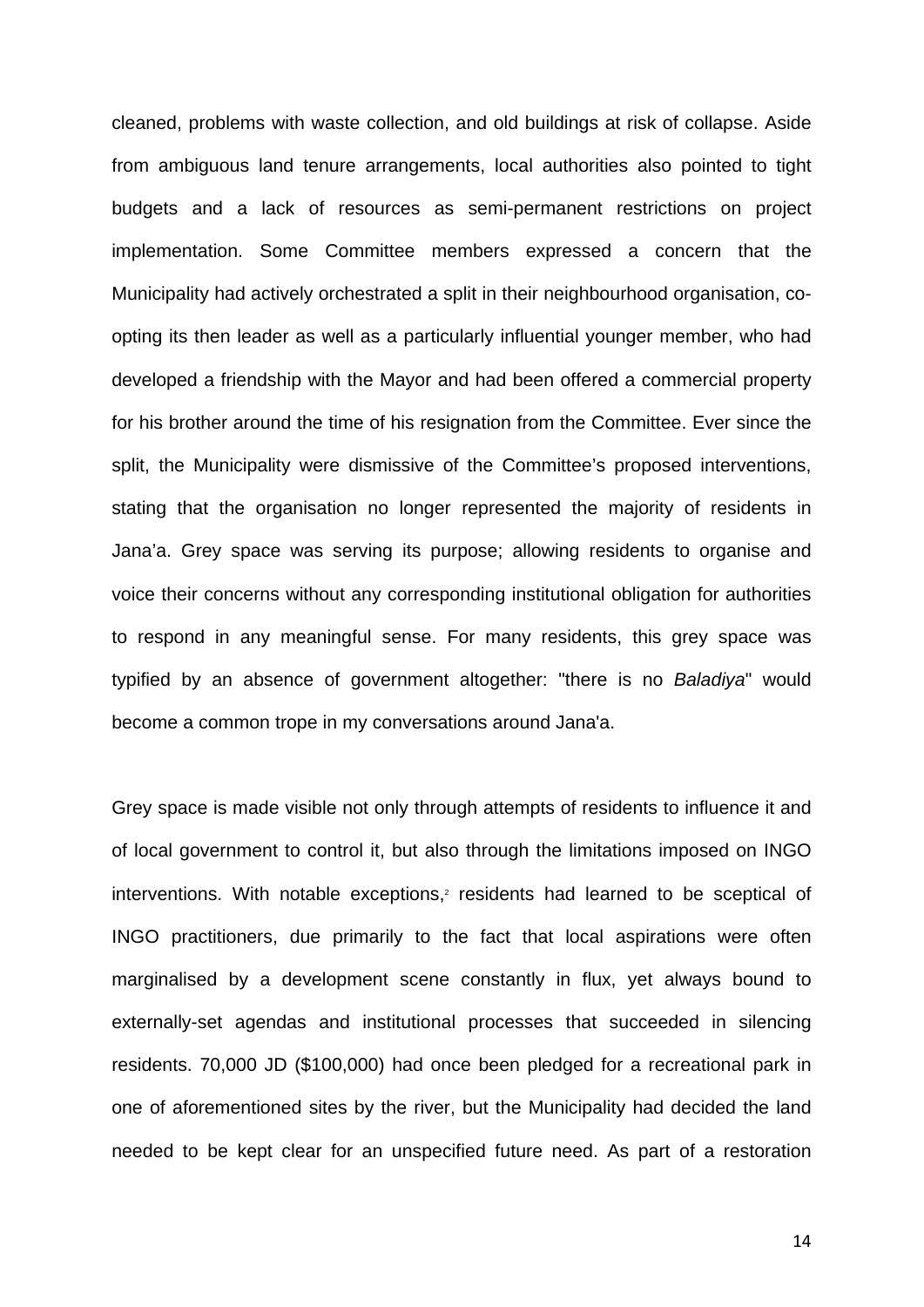project for Zarqa river, a separate plan for a nearby park was made public by the International Union for Conservation of Nature in 2009 and has yet to materialise. While a new plan emerged in June 2018 for the same park, led by German development agency GIZ, it soon became evident that practitioners were unwilling to meet residents until after the memorandum of understanding between donors and local officials had been signed, and a design team selected. With little to no say over the project's timeline, objectives or procedural arrangements, residents were focusing their attentions elsewhere.

To function within the grey space and allow them more direct access to international development funds, the Committee began seeking civil society organisation (CSO) registration with the Ministry of Social Development in September 2018. "The Jana'a Charitable Organisation" planned to open premises for community use, particularly for women and children. Seeming to offer more opportunity for the realization of aspirations than other existing institutional processes, the Committee showed enthusiasm at the prospect and a number of residents had already offered up premises for them. Yet it remains unclear whether CSO status will be granted, as prospects for CSOs in Jordan are increasingly precarious: the Ministry of Social Development is concerned that CSO funding arrangements are difficult to control, regulate and oversee<sup>3</sup>. Nevertheless, residents remain acutely aware of the ways in which the urban present undermines their aspirations, and the Committee remains committed to the fulfilment of localised aspirations through access to formal, urban processes, however uncertain or unfruitful they appear to be.

## **7. PERCEPTIONS OF POSSIBILITY**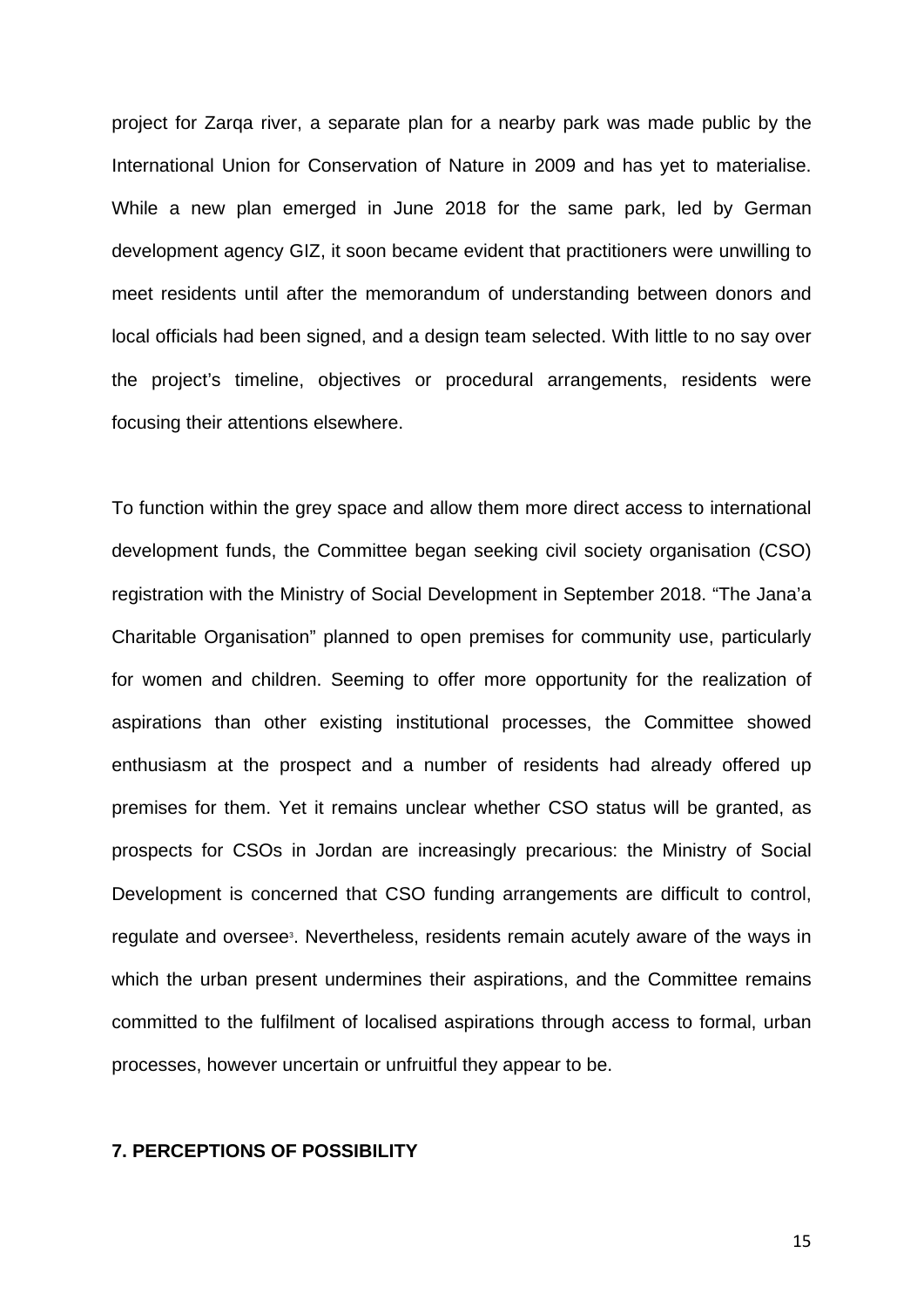What is possible in the city has a profound impact on people's aspirations and the strategies they pursue in order to achieve them. Within these constraints, these two communities (in Bharatpur Nepal and Zarqa, Jordan) are acutely aware of the options available to them in order meet their needs and live up to their own perceptions of progress. The residents are also committed to practices of reworking the grey spaces that dominate their interactions with local authorities. While certain actions create space for the realms of possibility and spheres of influence to be expanded (i.e., the creation of neighbourhood groups and organisations), the dynamics of grey space are such that local authorities can manage these interventions and limit or manipulate them in various ways to suit a range of interests. Grey space proves an important concept through which to consider aspirations in the city, directing us towards the contextually-specific and often ambivalent spaces that characterise the relationship between urban authorities and urban dwellers. Our research highlighted collectively - held aspirations that are specific, pragmatic and formed around the desire to see tangible improvement in their local area.

Aspirations in these two cases are geared towards the immediate future and a modest imagining of that future. Paved roads in Bharatpur serve a clear, basic purpose, and are deemed sufficient markers of residents' participation in Nepal's transition to a modern urban future. Residents in Jana'a, Zarqa are similarly concerned with small-scale interventions, in this case not in relation to a national "urbanisation project" but in an attempt to reverse a period of slow, urban decline. These local aspirations for short-term improvement are specific, but not removed from broader, urban temporalities. Spaces of urban possibility have been shown here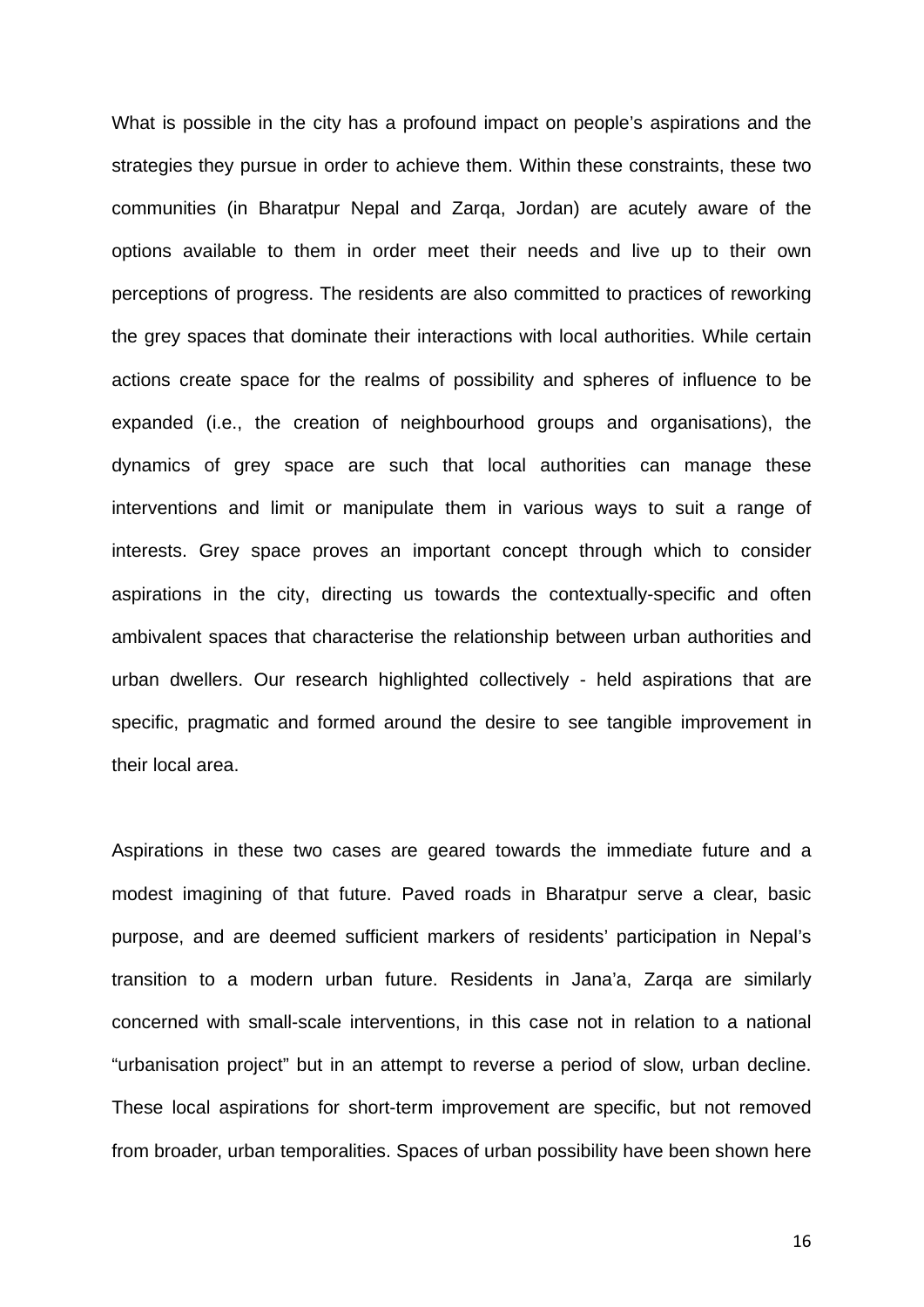to be constitutive of an evolving relationship between urban residents, authorities, and at times, various third parties. Although Simone (2008) may be correct in guiding us towards people's attempts to make the city a flexible resource for everyday urban navigation, we must pay attention to the stubbornness and permanence of urban grey spaces and their impact on aspiration and collective action.

The two case studies suggest that "progress" and "development", whatever form they may take, are more easily imagined at the local level, and subsequently aspirations have local, imagined manifestations that cannot be known without speaking directly to communities. We question the extent to which government officials, development practitioners, urban planners and geographers are aware of the aspirations of the world's urban majorities and importantly, are willing to engage on this level. It is not sufficient to propose or critique "formalistic policy models", or to examine the "brutal workings of neoliberal power" in the city (Pieterse, 2008, p. 130), or to presume heterogeneity and complexity without further engagement. Similarly, and in relation to aspirations, discourses of (post-) development and (post-) modernity are of limited worth when assessing particular urban futures. Instead, we feel it necessary to learn from our interlocuters, using their own framings and perceptions of possibility, to detail the regimes of control and influence that shape their aspirations and lead them down particular forms of political and social urban engagement.

### **8. CONCLUSION**

While these two research projects were conducted independently, focusing on different aspects of urban life in the global South and engaging in different literatures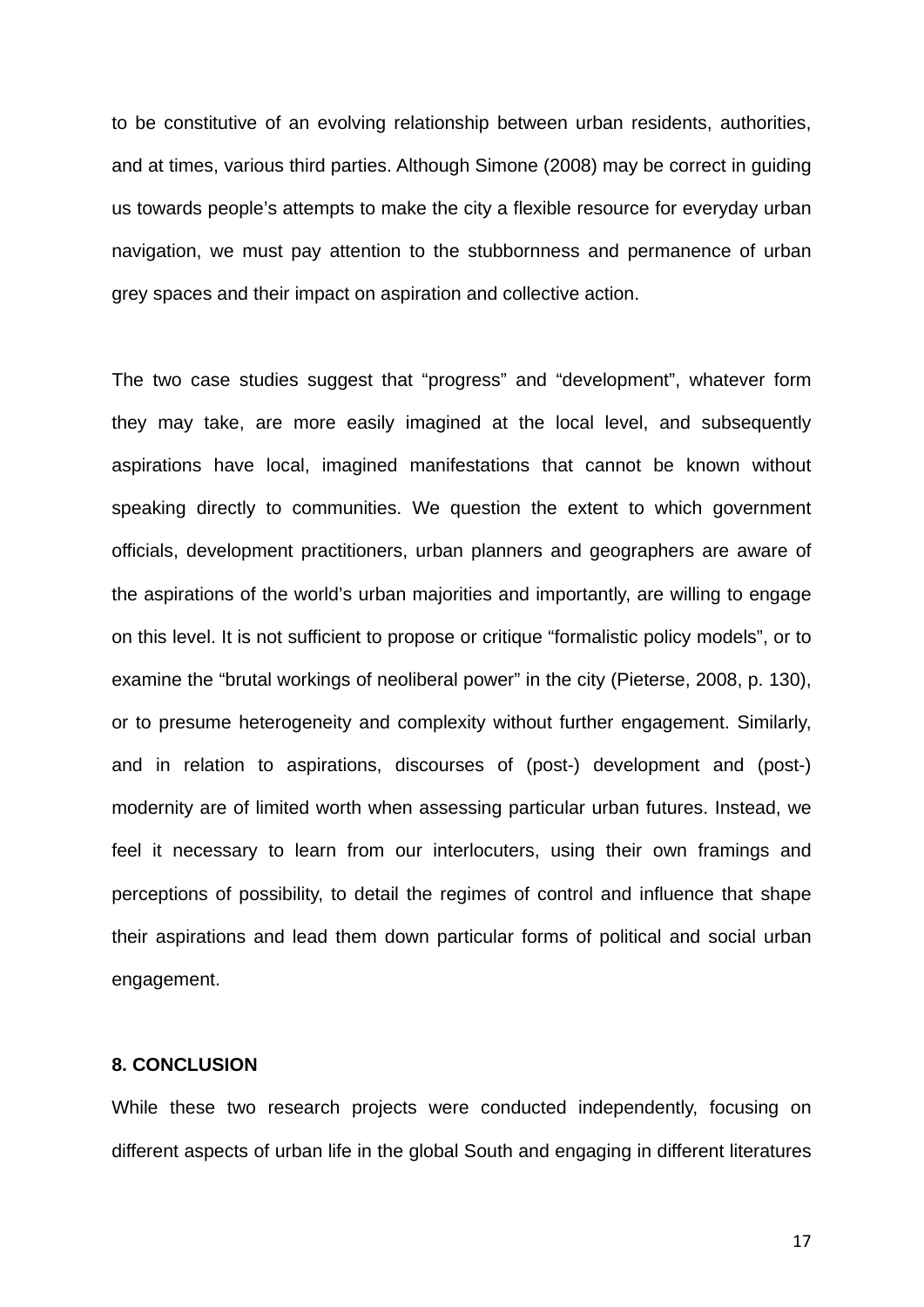within urban and political geography, we were surprised at the extent to which aspirations took on similar forms and dynamics across the two case studies. This paper primarily derives from a shared dissatisfaction with limitations within urban geographical literature around the concept of aspiration, particularly on terms that are meaningful to the urban residents themselves, as alluded to in the opening quote from Barac.

Comparison and repeated visits to these two cities that have provided us with insight into how these local, neighbourhood organisations function in the wider urban context, and how collective aspirations are deeply connected to perceptions of possibility. We argue that geographical enquiries into urban futurity can and should imagine the city from the perspective of urban residents; how the complexities and uncertainties of the urban present are experienced first-hand, and how aspirations and mechanisms of reworking the urban present are tailored accordingly. This is also true for development practitioners, who can themselves easily get entangled within the grey space of urban governance. Finally, we argue that there is no better place to continue these lines of enquiry than in other provincial, medium-sized cities of the urban world.

#### **9. ACKNOWLEDGEMENTS**

The motivation to write this paper derived from the 'Life and the City' workshop held in early 2018 in the Department of Geography at Durham University, UK. We are grateful to the Urban Worlds and Geographies of Life research clusters for organizing this event. Collaborating with Katharina Grueneisl on an earlier draft of this paper was a very productive and enjoyable experience. We are particularly grateful to Colin McFarlane and Tim Bunnell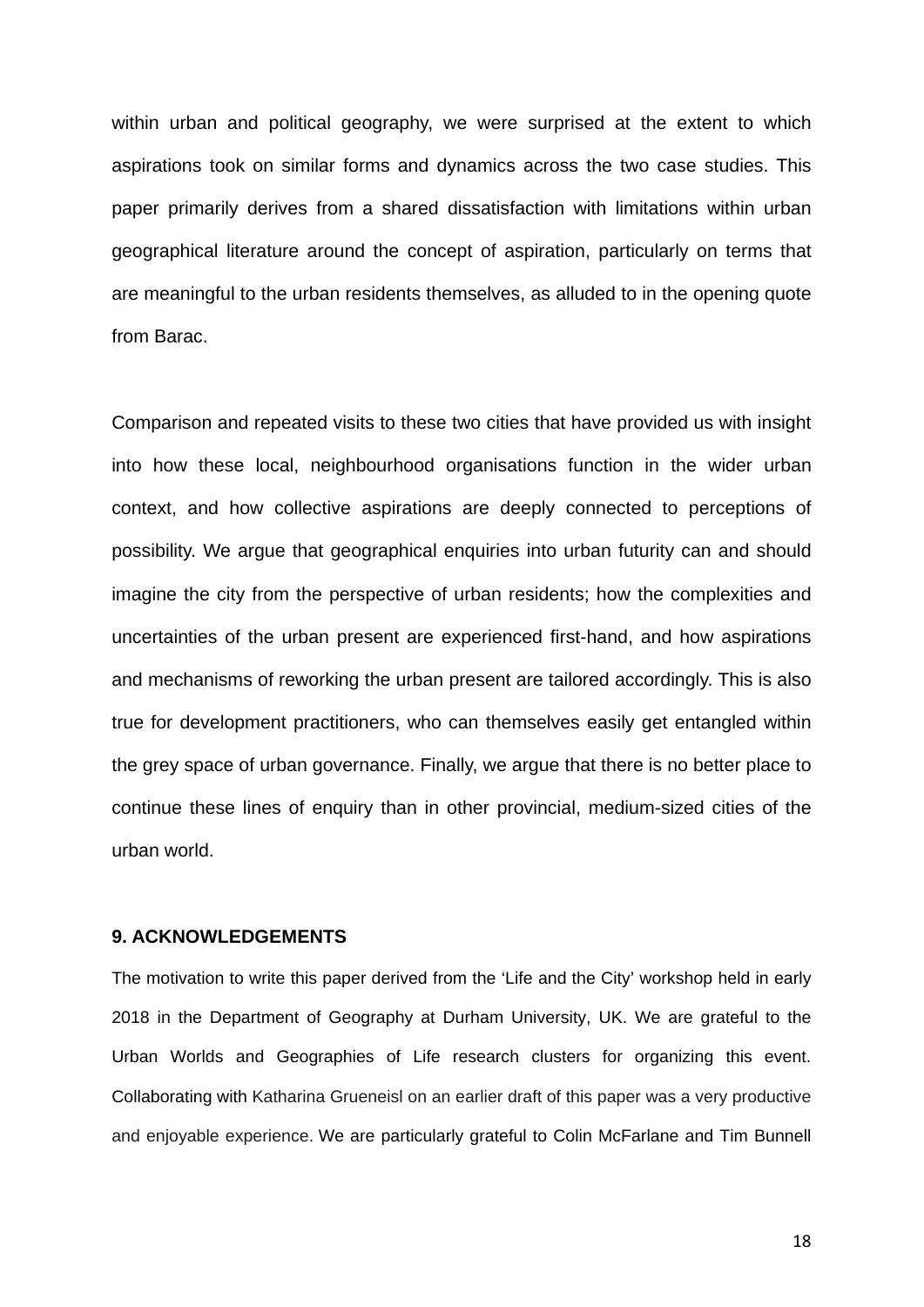for their friendly pre-submission reviews of the article, and to the anonymous reviewers for their careful reading and insightful guidance.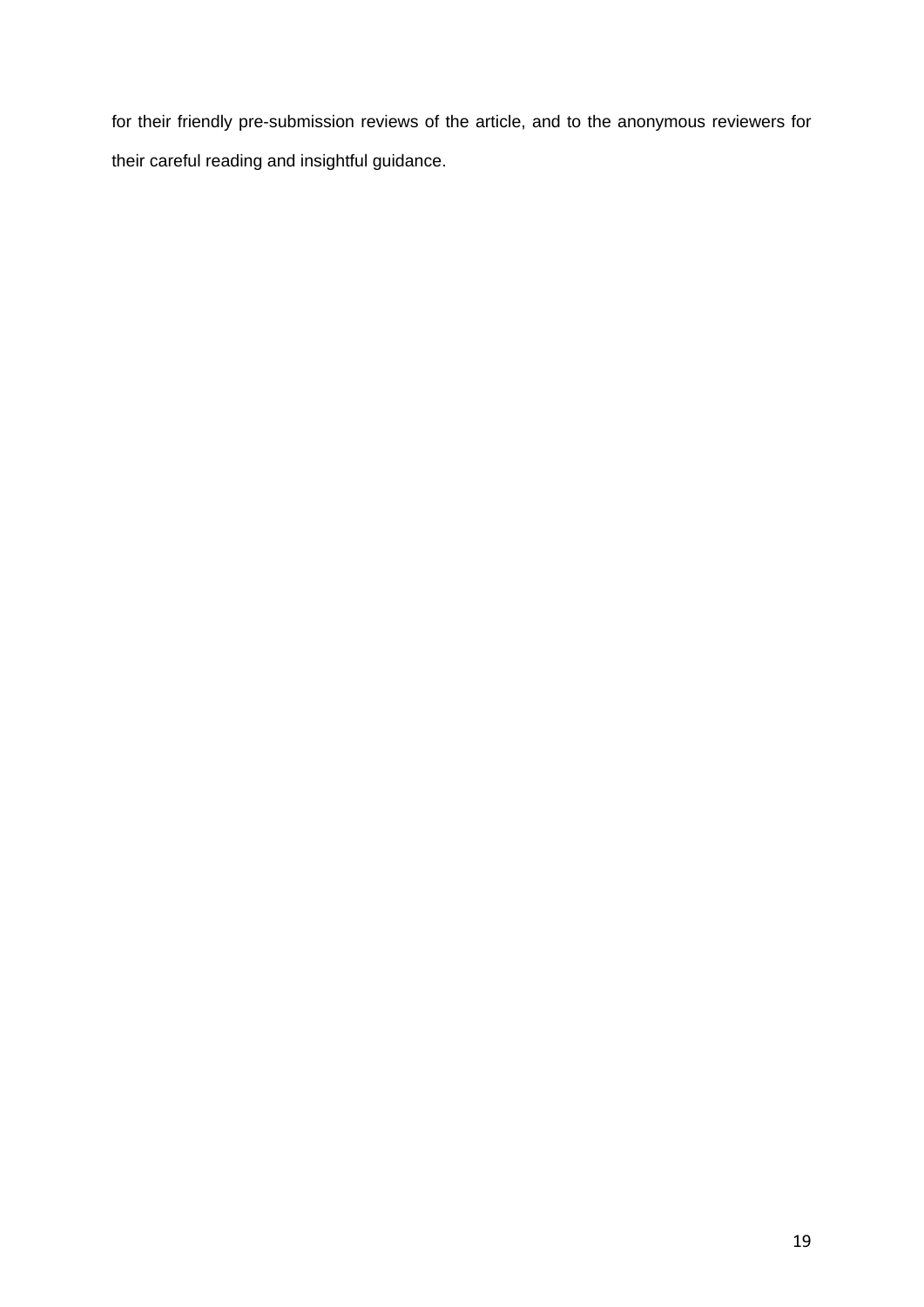#### **REFERENCES**

Appadurai, A. (2004). The Capacity to Aspire: Culture and the Terms of Recognition. In: Rao V. and Walton M. (eds.). Culture and public action. Stanford, Calif, Stanford University Press : Stanford Social Sciences. pp. 59–84.

Appadurai, A. (2013). The future as cultural fact: Essays on the global condition. London, Verso.

Barac, M. (2013). 'Place Resists: Grounding African Urban Order in an Age of Global Change.' In: E. Pieterse and A. Simone, eds. Rogue Urbanism: Emergent African Cities. Cape Town: Jacana Media and African Centre for Cities, pp.37-54.

Bunnell, T., Gillen, J., & Elaine Lynn-Ee Ho (2018). The Prospect of Elsewhere: Engaging the Future through Aspirations in Asia. Annals of the American Association of Geographers. [Online] 108 (1), 35–51. Available at: doi:10.1080/24694452.2017.1336424.

Bunnell, T. and Maringanti, A. (2010). Practising Urban and Regional Research beyond Metrocentricity: Research beyond metrocentricity. International Journal of Urban and Regional Research. [Online] 34 (2), 415–420. Available at: doi:10.1111/j.1468-2427.2010.00988.x.

Katz C. (2004). *Growing up global: economic restructuring and children's everyday lives*. Minneapolis, University of Minnesota Press.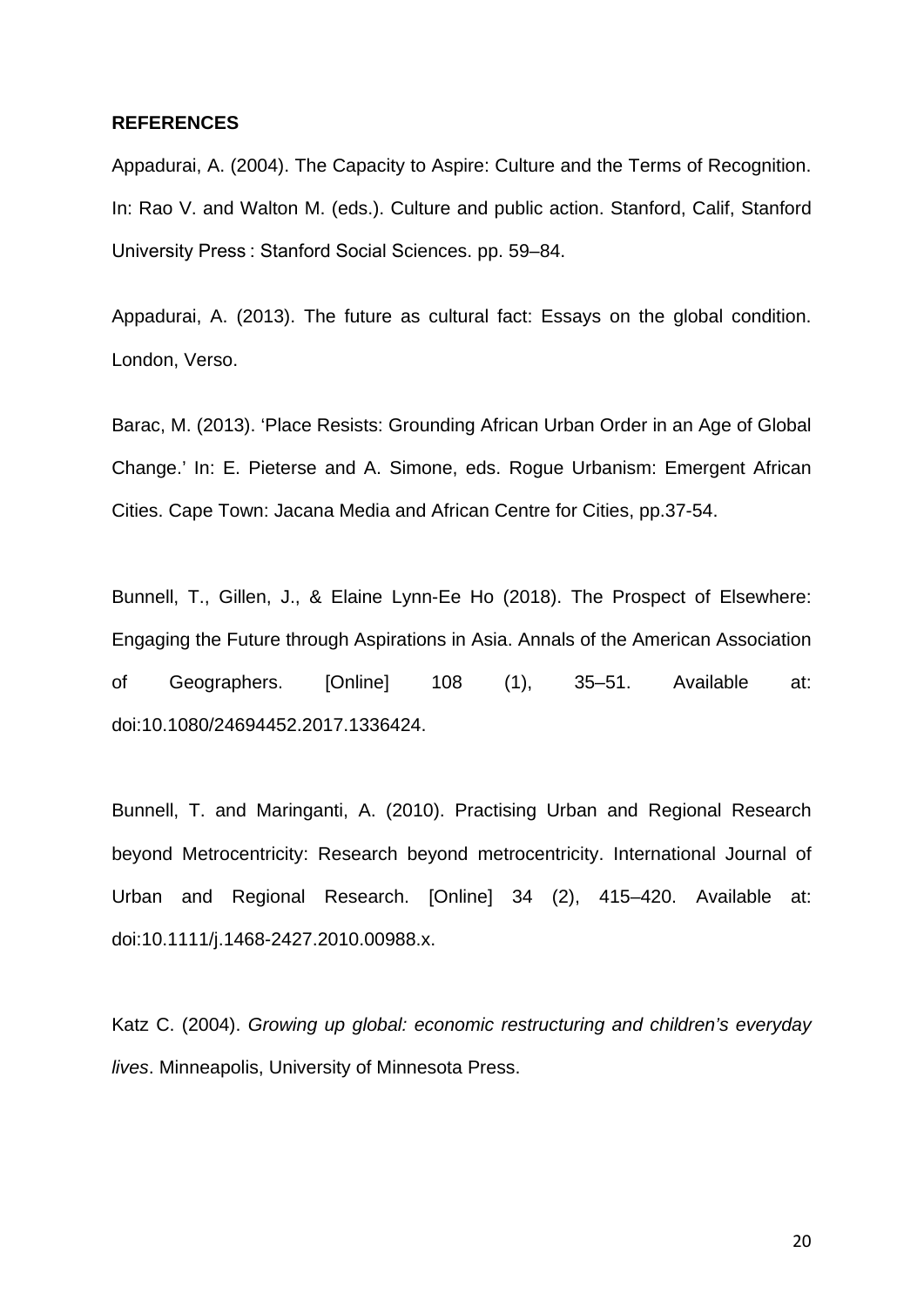van Klinken G. and Berenschot, W. ed. (2014). *In search of middle Indonesia: middle classes in provincial towns*. Verhandelingen van het Koninklijk Instituut voor Taal-, Land en Volkenkunde volume 292. Leiden ; Boston, Brill.

Pieterse, E. (2008). City Futures: Confronting the Crisis of Urban Development. London, UK: Zed Books Ltd

Pieterse, E. (2013). 'Introducing Rogue Urbanism.' In: E. Pieterse and A. Simone, eds. Rogue Urbanism: Emergent African Cities. Cape Town: Jacana Media and African Centre for Cities, pp.12-34.

Robinson, J. (2002). 'Global and World Cities: A View from off the Map'. International Journal of Urban and Regional research [Online]. 26 (3), 531-554. doi:10.1111/1468- 2427.00397.

Ruszczyk, H.A. (2017) The everyday and events: Understanding risk perceptions and resilience in urban Nepal. Doctoral thesis, Durham University

Simone A.M. (2008). The politics of the possible: Making urban life in Phnom Penh. *Singapore Journal of Tropical Geography*. [Online] 29 (2), 186–204. Available at: doi:10.1111/j.1467-9493.2008.00328.x.

Simone A.M. (2014). The missing people: an urban majority. In: Parnell S. and Oldfield S. (eds.). *The Routledge handbook on cities of the Global South*. 1 Edition. New York, Routledge. pp. 322–336.